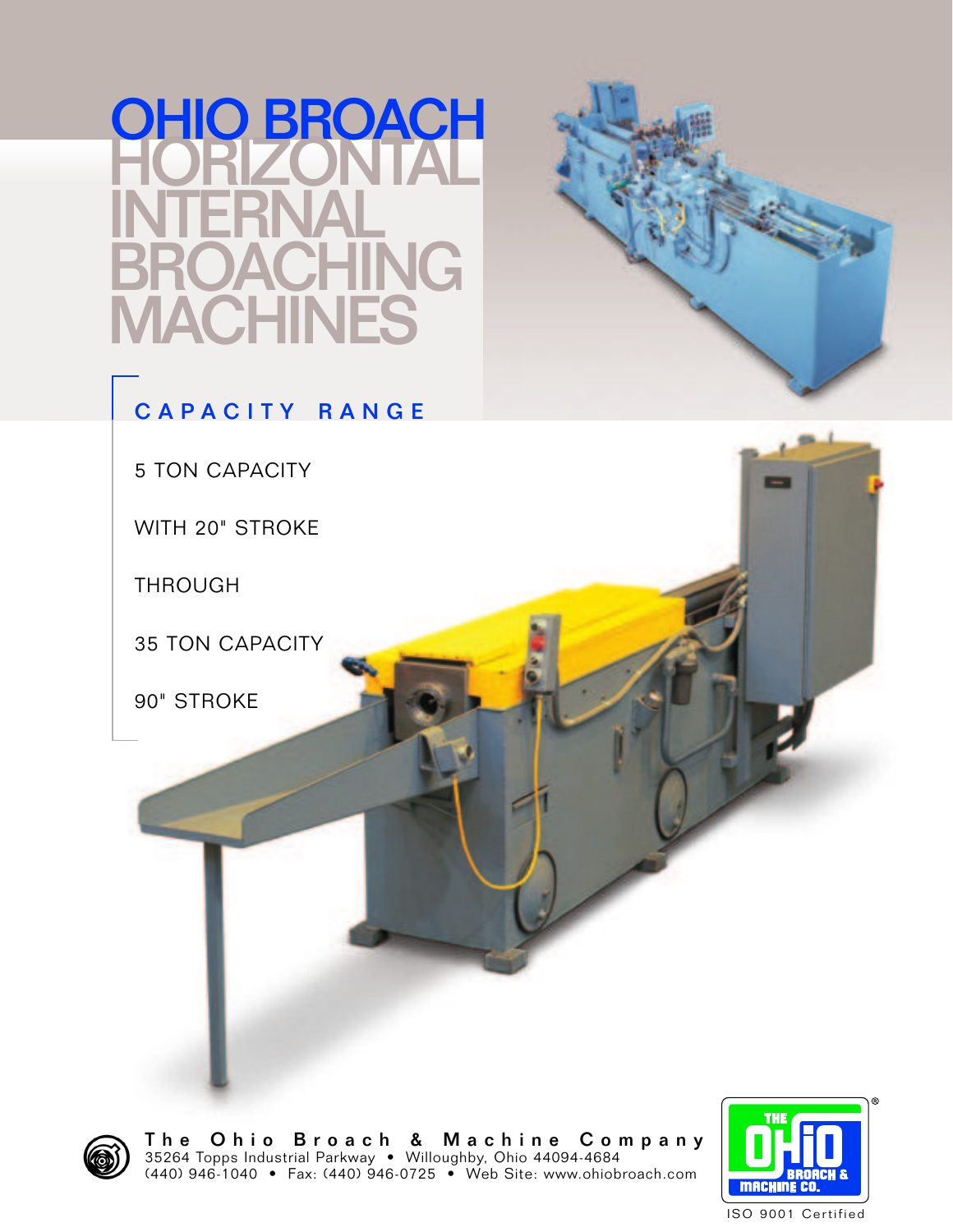# **ACHINE FEATURES** Ohio Broach Horizontal Broaching Machines

#### BASIC MACHINE

Ohio Horizontal Broaching Machines with the "HC" model designation utilize a close-grained, high-tensile, one-piece cast iron guide head. Machines with the "HF" model designation employ a continuously welded and thermally stressed relieved, fabricated steel guide head. Each is designed and constructed to assure the rigidity and stability required for precise tool tracking. And each model uses hardened and ground alloy steel machine ways to quide the machine pull head.

The machine pull heads on Ohio Horizontal Broaching Machines are equipped with precision ground wear pads that are easily accessible for replacement when necessary. All pull heads can be easily adjusted for vertical tool alignment, and all but the HC520 utilize the industry standard 2-inch, 8-pitch female thread for broach puller attachment. The rapid return of the broach pull head to its starting position is a welcome standard feature on all our models.

A complete range of machines with standard strokes, tonnages, and cutting speeds is available for just about every broaching need. Special machines are also available for hybrid broaching applications. Whatever your broaching requirement, you'll get the same commitment to quality and attention to detail in everything we build for you.

#### ELECTRICAL SYSTEM

The mainstay of the electrical control system on Ohio Horizontal Broaching Machines is the Programmable Logic Controller. This electronic brainchild, supplied by Allen-Bradley, one of the leading manufacturers in the machine control industry, provides consistent and reliable machine regulation for the variety of operational functions associated with broaching. Programmed at our factory to handle your specific needs, it can be fine tuned at your facility to adapt to your changing production demands. Our electrical engineering staff stands ready to offer assistance in keeping your Ohio Broaching Machine as contemporary as the day it left our plant.

Our electrical system designs conform to all applicable National Electrical Code (NEC) and National Fire Protection Association (NFPA 79) requirements, and can be adapted to conform to other specific local, state, national, or international regulations that may apply at your facility. All electrical components used on our systems are listed and labeled by the prevailing national testing agencies.

#### HYDRAULIC SYSTEM

The principal hydraulic system employed on Ohio Horizontal Broaching Machines is the time tested, open loop configuration, which features a high performance, fixed displacement vane pump as its foundation. Powerful yet energy-efficient, it is the proven workhorse required for those demanding broaching applications.

All hydraulic products used within our systems are chosen from our short list of tried and true manufacturers, companies whose reputations have proven they are among the best in their field. Each supplier we use has the technological expertise necessary to provide application matched component selection, and each has the global market presence necessary to provide down stream support to our customers.

If your broaching application requires it, we can also provide a custom designed power or motion control system. Working closely with our assembled team of hydraulic suppliers, we can provide an optimal hydraulic system to suit virtually every broaching need.

# **IACHIN**

#### RETRIEVER OPTIONS

- Tool Handler Type: Assists an operator with the loading and unloading of large or heavy broaching tools
- Full Follower Type: Same as above but also follows along with the broach during the cut cycle for maximum broach stabilization.

#### ELECTRICAL OPTIONS

- Lockable Machine Cycle Counter (Unlockable is standard)
- Power Correction Capacitor
- Electronic Human/Machine Interface (H/MI) Controls
- Smart Motor Control

#### COOLANT OPTIONS

- Disposable Filter Bags (Strainer Drawer is standard)
- Magnetic or Drag-style Chip Removal Conveyor (Manual clean out is standard)

#### HYDRAULIC OPTIONS

• Open or Closed-Loop Variable Speed Control (Fixed speed is standard)

#### MISCELLANEOUS OPTIONS

- Cross Keyed Fixturing Surface
- Radial Location Pull Head
- Special Workpiece Fixturing
- Guided Broach Applications
- Bar Stock Feeder (for cut off applications)
- Ultra-precision Pull Head (for accurate and repetitive positioning of Precision Shank, R-type Broach Pullers in the Pull Head)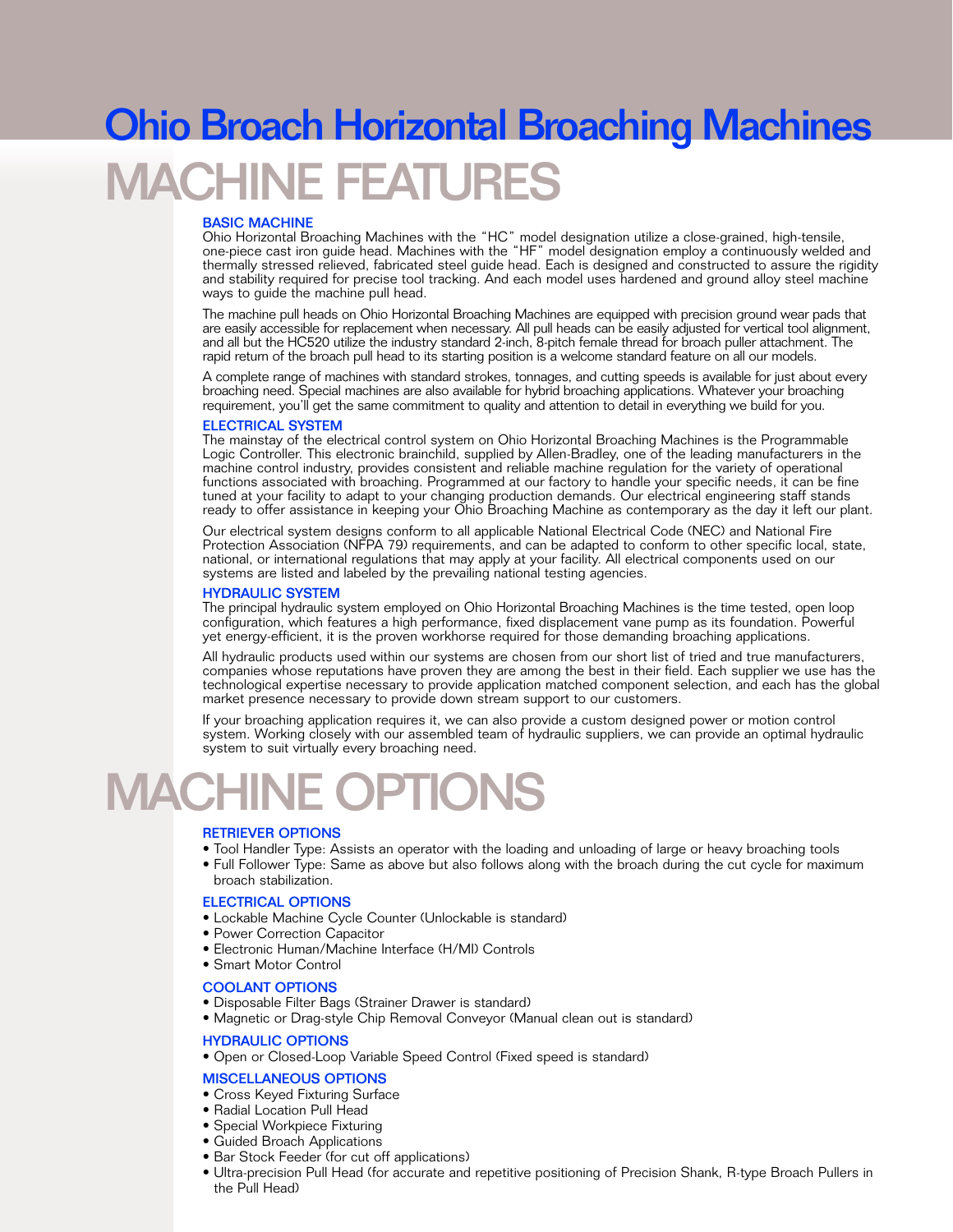### OHIO BROACH<br>HORIZONTAL INTERNAL BROACHING MACHINES

#### MACHINE DIMENSIONS

| <b>MACHINE</b> | A   | в   | c     | D  | E  | F  | A <sup>*</sup> |
|----------------|-----|-----|-------|----|----|----|----------------|
| <b>HC520</b>   | 102 | 75  | 39.63 | 41 | 75 | 62 |                |
| <b>HC348</b>   | 178 | 124 | 37.13 | 44 | 78 | 62 |                |
| <b>HC548</b>   | 178 | 124 | 37.13 | 44 | 78 | 62 | 205            |
| <b>HDC548</b>  | 182 | 129 | 36.63 | 50 | 84 | 62 | 215            |
| <b>HDC1048</b> | 184 | 131 | 36.63 | 50 | 84 | 62 | 215            |
| <b>HDC1548</b> | 185 | 132 | 36.63 | 50 | 84 | 62 | 215            |
| <b>HDC554</b>  | 205 | 145 | 36.63 | 50 | 84 | 62 | 235            |
| <b>HDC1054</b> | 210 | 150 | 36.63 | 50 | 84 | 62 | 235            |
| <b>HDC1554</b> | 212 | 152 | 36.63 | 50 | 84 | 62 | 235            |
| <b>HDC560</b>  | 211 | 151 | 36.63 | 50 | 84 | 62 | 240            |
| <b>HDC1060</b> | 216 | 156 | 36.63 | 50 | 84 | 62 | 240            |
| <b>HDC1560</b> | 218 | 158 | 36.63 | 50 | 84 | 62 | 240            |
| <b>HF1066</b>  | 239 | 170 | 36.00 | 58 | 90 | 62 | 275            |
| <b>HF1566</b>  | 240 | 171 | 36.00 | 58 | 90 | 62 | 275            |
| <b>HF2066</b>  | 241 | 172 | 36.00 | 58 | 90 | 62 | 290            |
| <b>HF1072</b>  | 251 | 182 | 36.00 | 58 | 90 | 62 | 290            |
| <b>HF1572</b>  | 252 | 183 | 36.00 | 58 | 90 | 62 | 290            |
| <b>HF2072</b>  | 253 | 184 | 36.00 | 58 | 90 | 62 | 290            |
| <b>HF3590</b>  | 307 | 219 | 36.00 | 62 | 96 | 62 | 355            |



All dimensions in inches.  $A =$  Length of machine with drip pan.  $A^* =$  Length of machine with retriever.

#### **MACHINE SPECIFICATIONS**

| <b>MACHINE</b>                       | <b>HC520</b> | <b>HC348</b>        | <b>HC548</b>   | <b>HDC548</b> | <b>HDC1048</b> | <b>HDC1548</b>  | <b>HDC554</b> | <b>HDC1054</b>   | <b>HDC1554</b> | <b>HDC560</b>   | <b>HDC1060</b>   | <b>HDC1560</b> | <b>HF1066</b> | <b>HF1566</b> | <b>HF2066</b> | <b>HF1072</b> | <b>HF1572</b> | <b>HF2072</b> | <b>HF3590</b> |
|--------------------------------------|--------------|---------------------|----------------|---------------|----------------|-----------------|---------------|------------------|----------------|-----------------|------------------|----------------|---------------|---------------|---------------|---------------|---------------|---------------|---------------|
| Tonnage                              | 5 TON        | 3 TON               | 5 TON          | 5 TON         | 10 TON         | <b>5 TON</b>    | 5 TON         | 10 TON           | <b>5 TON</b>   | 5 TON           | 10 TON           | 15 TON         | 10 TON        | 15 TON        | 20 TON        | 10 TON        | 15 TON        | 20 TON        | 35 TON        |
| Stroke                               | $20*$        | 48                  | 48*            | $48^{\circ}$  | 48*            | 48 <sup>*</sup> | 54*           | 54*              | 54*            | 60*             | 60*              | 60*            | 66"           | 66*           | 66*           | 72"           | 72"           | 72"           | 90"           |
| <b>Cylinder Bore Diameter</b>        | $4^*$        | $3.25$ <sup>*</sup> |                | $4^{\circ}$   | $6^*$          |                 | $4^{\circ}$   |                  |                |                 | $6*$             |                |               | -             | $R^*$         | 61            | m.            | $8^{\circ}$   | $10*$         |
| <b>Cylinder Rod Diameter</b>         | $2^*$        | 1.75"               | 2 <sup>1</sup> | $2^{\circ}$   | $3^{\circ}$    | 3.5"            | $2^{\circ}$   | e.               | 3.5"           | $\mathcal{P}^*$ | $3^*$            | 3.5"           | 3.5"          | $4^{\circ}$   | 4.5"          | 3.5"          |               | 4.5"          | 4.5"          |
| Standard Broach Speed (FPM)*         | 40           | 80                  | 40             | 40            | 30             | 25              | 40            | 30               | 25             | 40              | 30               | 25             | 50            | 35            | 25            | 50            | 35            | 25            | 20            |
| Standard Return Speed (FPM)          | 120          | 200                 | 120            | 120           | 100            | 70              | 120           | 100              | 70             | 120             | 100              | 70             | 95            | 70            | 55            | 95            | 70            | 55            | 80            |
| <b>Hydraulic Motor Horsepower</b>    | 15           | 15                  | 15             | 15            | 30             | 30              | 15            | 30               | 30             | 15              | 30               | 30             | 30            | 30            | 40            | 30            | 30            | 40            | 50            |
| <b>Hydraulic Pump Flow (GPM)</b>     | 21           | 25                  | 21             | 21            | 38             | 38              | 21            | 38               | 38             | 21              | 38               | 38             | 50            | 50            | 50            | 50            | 50            | 50            | 72            |
| <b>Coolant Motor Horsepower</b>      | .50          | .50                 | .50            | .50           | .50            | .50             | .50           | .50 <sub>0</sub> | .50            | .50             | .50 <sub>1</sub> | .50            | .50           | .50           | .50           | .50           | .50           | .50           | .50           |
| Coolant Pump Flow (GPM@HFT)**        | 20@15        | 20@15               | 20@15          | 20@15         | 20@15          | 20@15           | 20@15         | 20@15            | 20@15          | 20@15           | 20@15            | 20@15          | 20@15         | 20@15         | 20@15         | 20@15         | 20@15         | 20@15         | 20@15         |
| <b>Hydraulic Tank Capacity (GAL)</b> | 50           | 70                  | 70             | 150           | 150            | 150             | 150           | 150              | 150            | 150             | 150              | 150            | 200           | 200           | 200           | 200           | 200           | 200           | 300           |
| Coolant Tank Capacity (GAL)          | 13           | 30                  | 30             | 35            | 35             | 35              | 35            | 35               | 35             | 35              | 35               | 35             |               | 30            | 30            | 30            | 30            | 30            | 30            |

\*Other Speeds and Variable Row upon request.<br>Other special strokes, tonnages and speeds are available. Please consult factory with your requirements.<br>Note: Dimensions and specifications are subject to change. Please consul